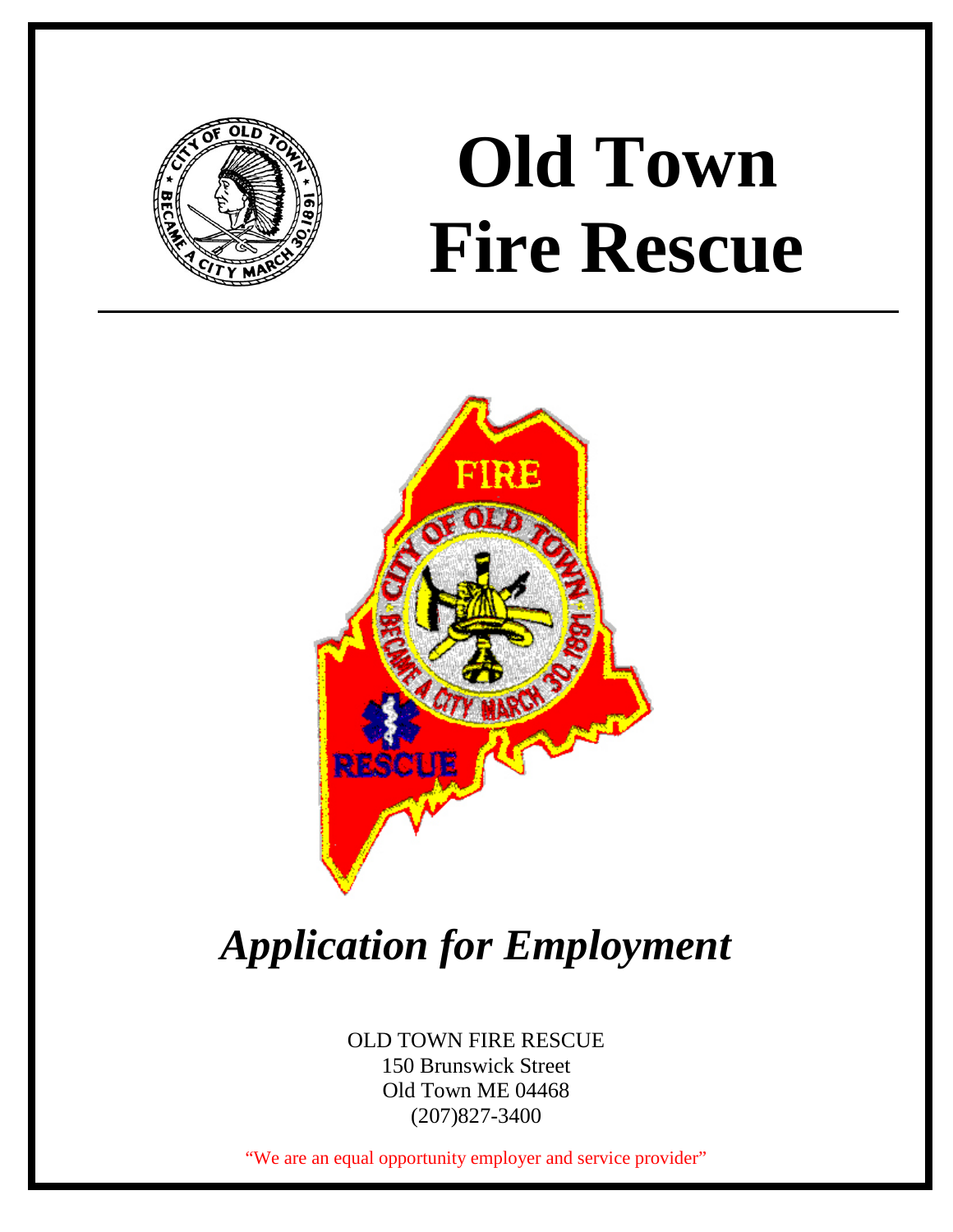

#### **Instructions:**

These instructions are provided as a guide to assist you in properly completing your application. It is essential that the information be accurate in all respects.

- Your application should be printed legibly in blue or black ink. Answer all questions to the best of your ability.
- If a question is not applicable to you, enter  $N/A$  in the space provided.
- Avoid errors by reading the directions carefully before making any entries on the form. Be sure your information is correct and in proper sequence before you begin.
- You are responsible for obtaining correct addresses. If you are not sure of an address, check it by personal verification.
- If there is insufficient space on the form for you to include all information required, attach extra sheets to the application. Be sure to reference the relevant section and question number before continuing your answer.

#### **When applying for a Firefighter/EMT position you will need to submit the following:**

- 1. Application of Employment. This needs to be filled out completely and legibly. Also include a copy of your current resume.
- 2. Copy of current Maine EMS license and /or other pertinent certifications and certificates.

#### **Benefit Package:**

- Competitive pay scale of \$714.73 to \$836.05 per week
- Maine State Retirement 25 year no age with two thirds pay
- ICMA Retirement
- Health Insurance
- Dental Insurance
- Disability Insurance
- Annual Vacation Leave
- Sick Leave
- Holiday Pay
- Comp-time
- Educational Incentive
- **Longevity**

#### **Additional Requirements:**

- High School Diploma or General Equivalency Degree
- Currently licensed as Nationally Registered Emergency Medical Technician or able to obtain reciprocity before date of hire.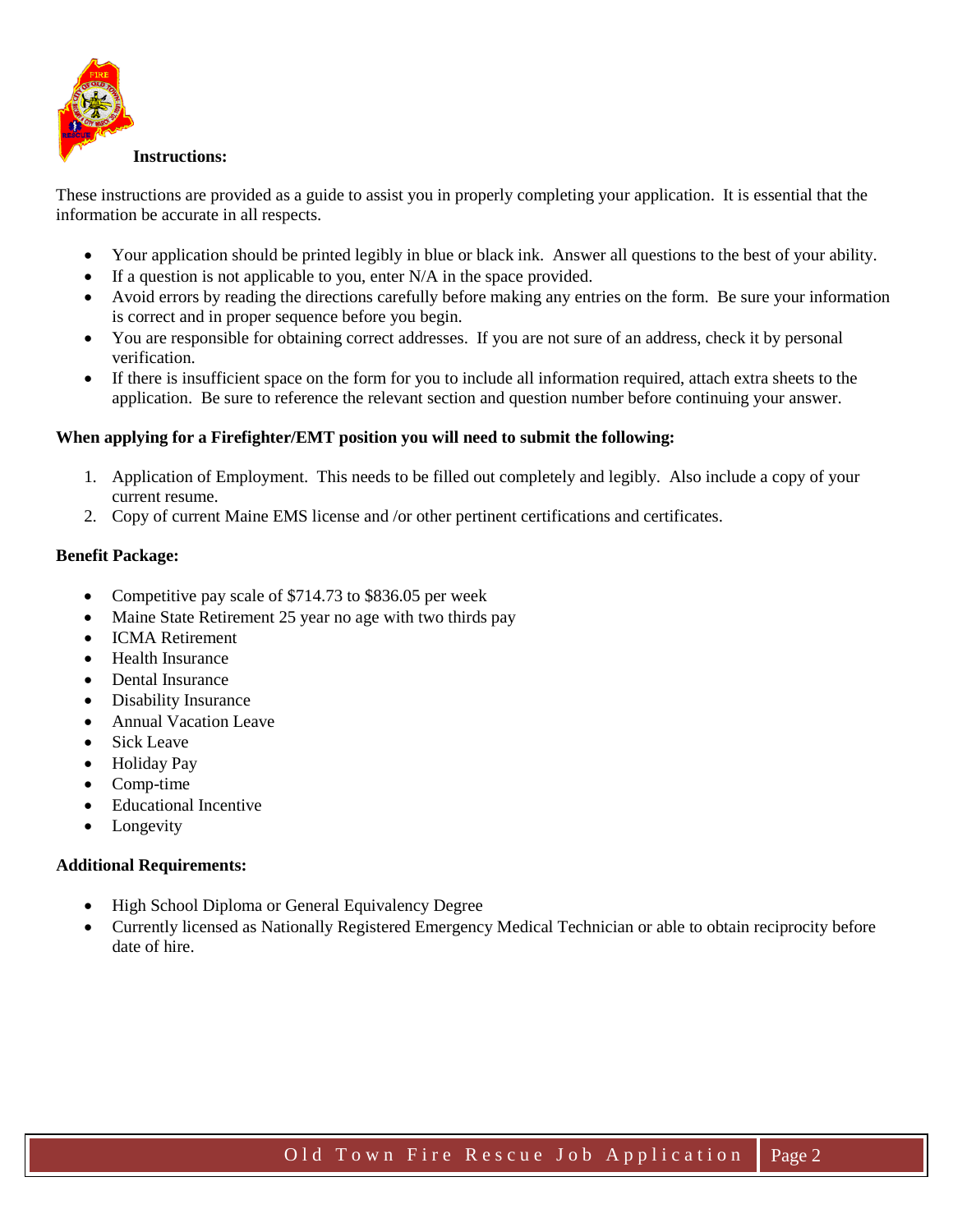# City of Old Town

## **APPLICATION FOR EMPLOYMENT**

## **We consider applicants for all positions without regard to race, color, religion, creed, gender, or national origin, age, disability, marital or veteran status, sexual orientation, or any other legally protected status.**

| PLEASE PRINT/TYPE:                                                         |                              |                   |                        |  |
|----------------------------------------------------------------------------|------------------------------|-------------------|------------------------|--|
|                                                                            |                              |                   | Date of<br>Application |  |
| <b>Last Name</b>                                                           |                              | <b>First Name</b> | Middle                 |  |
| <b>Street Address</b>                                                      | City                         | <b>State</b>      | Zip Code               |  |
| <b>Telephone Number</b>                                                    |                              |                   |                        |  |
| Are you currently employed? $\Box$ Yes $\Box$ No If yes, where? $\Box$     |                              |                   |                        |  |
| May we contact your present employer? $\Box$ Yes $\Box$ No                 |                              |                   |                        |  |
| Are you eligible to be lawfully employed in the U.S.? $\Box$ Yes $\Box$ No |                              |                   |                        |  |
| On what date could you begin work?                                         |                              |                   |                        |  |
| Have you filed an application here before? $\Box$ Yes $\Box$ No            |                              |                   | When                   |  |
| Have you ever worked for the City before?                                  | $Yes \Box$<br>N <sub>o</sub> | When              |                        |  |

Old Town Fire Rescue Job Application Page 3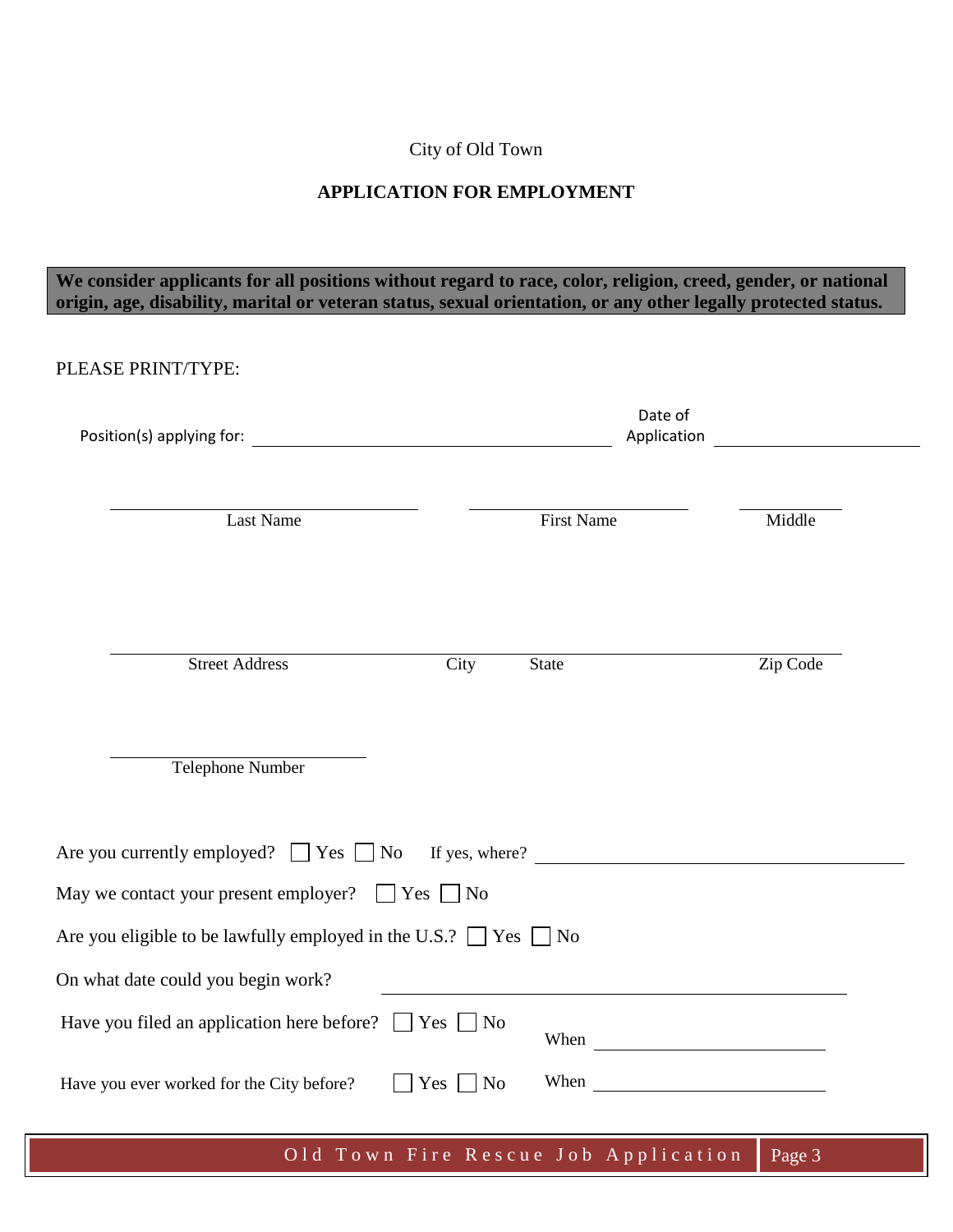| $\Box$ Full Time $\Box$ Part Time<br>Can you work (circle all that apply):          |
|-------------------------------------------------------------------------------------|
| Have you had any motor vehicle violations in the last 5 years? $ $ $ $ Yes $ $   No |
| Have you ever been convicted of a felony? $ $ $ $ Yes $ $ No                        |
| If yes, please explain:                                                             |

# **Education:**

|                         | Elementary                |  | <b>High School</b> |       | College/University |  |   | Graduate/Professional |                |  |   |   |   |      |
|-------------------------|---------------------------|--|--------------------|-------|--------------------|--|---|-----------------------|----------------|--|---|---|---|------|
| <b>School Name</b>      |                           |  |                    |       |                    |  |   |                       |                |  |   |   |   |      |
| <b>Years Completed</b>  | 5 6 7 8<br>$\overline{4}$ |  | 9                  | 10 11 | 12                 |  | 2 | $\overline{3}$        | $\overline{4}$ |  | 2 | 3 | 4 | $5+$ |
| Diploma/Degree          |                           |  |                    |       |                    |  |   |                       |                |  |   |   |   |      |
| Course of Study         |                           |  |                    |       |                    |  |   |                       |                |  |   |   |   |      |
| Specialized<br>Training |                           |  |                    |       |                    |  |   |                       |                |  |   |   |   |      |

| Veteran of the US Military $\Box$ Yes $\Box$ No If yes, what branch and rank: |  |  |  |  |  |
|-------------------------------------------------------------------------------|--|--|--|--|--|
|-------------------------------------------------------------------------------|--|--|--|--|--|

Describe any job-related training received in the US Military:

Qualifications and Specialized Training

# **Employment Experience**

| From       | Employer<br>To |
|------------|----------------|
| Address    |                |
| Phone      | Job            |
| $\sharp$   | Title          |
|            | Job            |
| Supervisor | Title          |
| Reason for |                |
| Leaving    |                |

Old Town Fire Rescue Job Application Page 4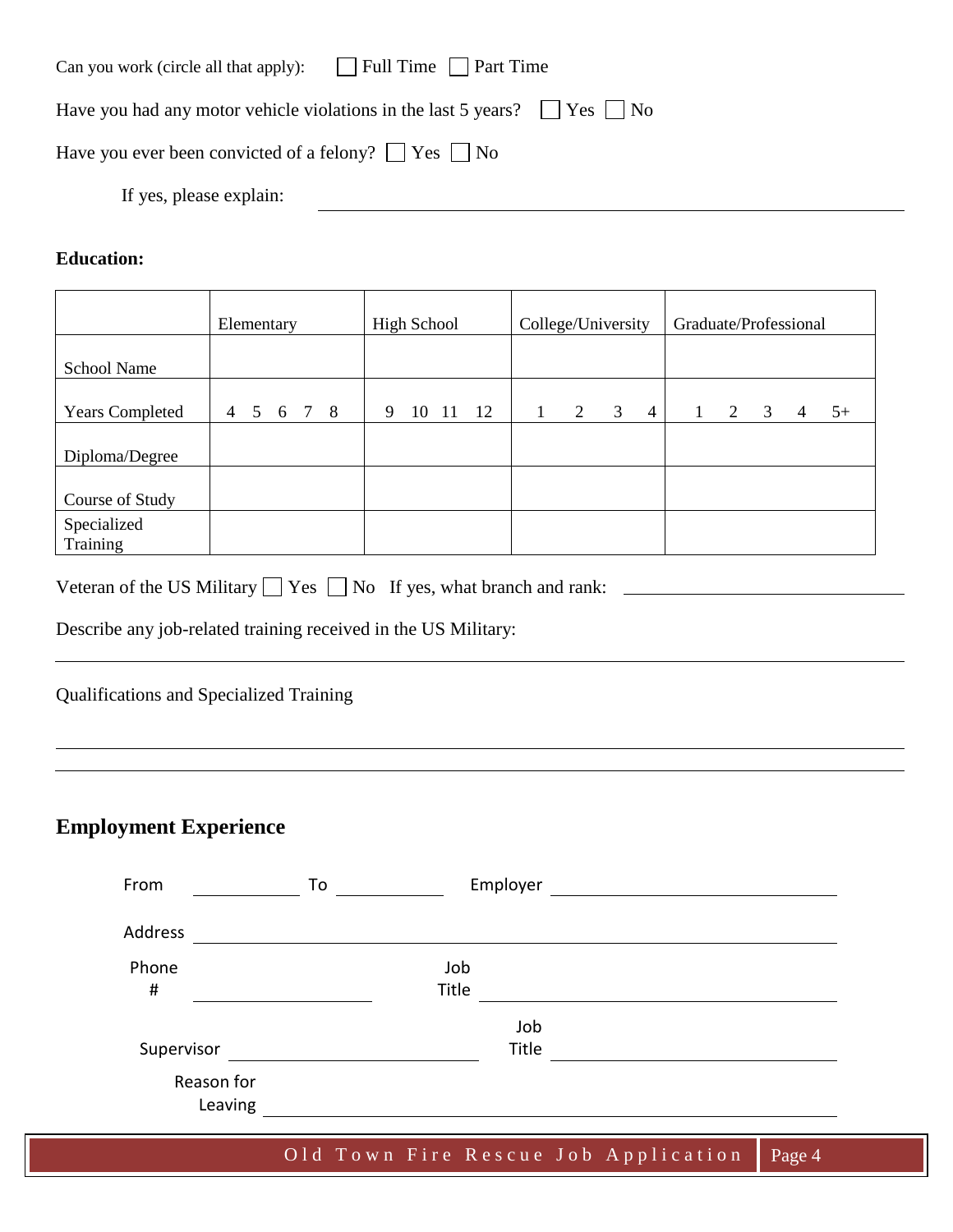| From       |            | To |                                         | Employer                                                                                                             | <u> 1989 - Andrea Brand, Amerikaansk politiker (</u>                                                                   |  |
|------------|------------|----|-----------------------------------------|----------------------------------------------------------------------------------------------------------------------|------------------------------------------------------------------------------------------------------------------------|--|
|            |            |    |                                         |                                                                                                                      |                                                                                                                        |  |
| Address    |            |    |                                         |                                                                                                                      |                                                                                                                        |  |
| Phone      |            |    | Job                                     |                                                                                                                      |                                                                                                                        |  |
| $\sharp$   |            |    | Title                                   |                                                                                                                      |                                                                                                                        |  |
|            |            |    |                                         | Job                                                                                                                  |                                                                                                                        |  |
| Supervisor |            |    | <u> 1989 - Johann Barbara, martin a</u> | Title                                                                                                                | <u> 1989 - Johann Stoff, deutscher Stoffen und der Stoffen und der Stoffen und der Stoffen und der Stoffen und der</u> |  |
|            | Reason for |    |                                         |                                                                                                                      |                                                                                                                        |  |
|            | Leaving    |    |                                         | <u> 1989 - Johann Barnett, fransk kongresu og det for de formanner og det for de formanne og det for de formanne</u> |                                                                                                                        |  |
|            |            |    |                                         |                                                                                                                      |                                                                                                                        |  |
| From       |            | To |                                         | Employer                                                                                                             | <u> 1980 - Andrea Station Barbara (h. 1980)</u>                                                                        |  |
| Address    |            |    |                                         |                                                                                                                      |                                                                                                                        |  |
|            |            |    |                                         |                                                                                                                      |                                                                                                                        |  |
| Phone      |            |    | Job                                     |                                                                                                                      |                                                                                                                        |  |
| #          |            |    | Title                                   |                                                                                                                      |                                                                                                                        |  |
|            |            |    |                                         | Job                                                                                                                  |                                                                                                                        |  |
|            |            |    |                                         | Title                                                                                                                |                                                                                                                        |  |
|            | Reason for |    |                                         |                                                                                                                      |                                                                                                                        |  |
|            | Leaving    |    |                                         |                                                                                                                      |                                                                                                                        |  |

You may attach a separate sheet of paper if you need more space or if you feel you need to explain something about one of the other questions. Please feel free to attach a resume, if available.

State any additional information you feel may be helpful to us considering your application.

**References:**

Name **Name** Phone

Name Phone

Name Phone

After reading the attached job description do you think you are capable of performing in a reasonable manner, with or without a reasonable accommodation, the activities involved in the job or occupation for which you

Old Town Fire Rescue Job Application Page 5